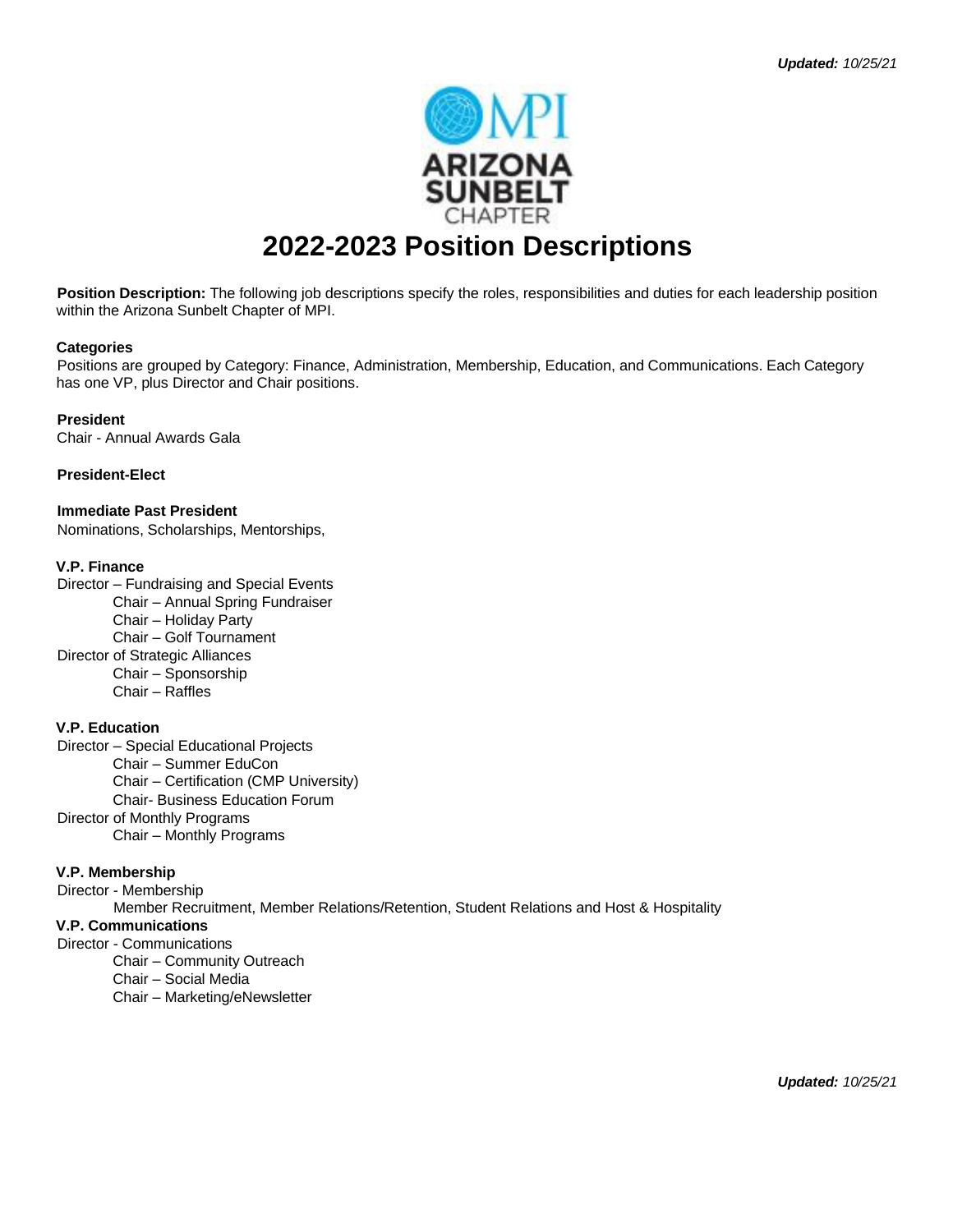# **President**

*Term:* One-year or as determined by the Board of Directors and Chapter Bylaws

#### *Eligibility:*

- Member in good standing with previous service as President Elect duties
- Knowledgeable of the activities/affairs of the chapter
- Willing to give the time, energy, talents and enthusiasm required of the position
- Good organizational/leadership skills
- Good relationship with the Chapter Executive Director

#### *Specific Responsibilities***:**

- Directly responsible for communicating with and supervising the chapter. Ensure that all assignments are completed according to the business strategic plan.
- Serve as chair of all meetings of both the Executive Committee and Board of Directors.
- Stay connected VP of Finance regarding chapter budget and finances
- Ensure development and facilitation of a long-term business strategic plan.
- Ensure Chapter adherence to Chapter and International Bylaws, Policies and Procedures.
- Support and defend policies and programs adopted by the Board of Directors.
- Serve as an ex-officio member on all committees except the Nominating Committee.
- Non-voting member on issues brought before the Board of Directors except in a tie situation.
- Act as official spokesperson of the chapter.
- Conduct annual and mid-year Leadership/Board retreats.
- Responsible for the following budget line items relating to: President's Fund.
- Prepare the Annual Report reviewing chapter activities and finances within 90 days of the end of the fiscal year and present to membership and MPI headquarters.
- Act on the org chart as support/mentor to President Elect with growth opportunity assignments and visibility within Chapter.
- Conduct transition meeting with successor.
- Submit budget needs for the following fiscal year.
- (In the event of a Chapter Administrator) Oversee performance of Chapter Administrator/Executive Director, including monthly meetings and a yearly performance review.
- Serve as liaison between the chapter and MPI Headquarters.
- Ensure Chapter compliance with MPI Headquarters.
- Performs any other duties as assigned by the Board of Directors.
- Attend other industry meetings with Presidents (HSMAI, ISES, AZSAE, SGMP) on behalf of

chapter. • Serve as the MPI Chapter representative to the Event Industry Alliance.

• Government Relations - Support and defend policies and programs adopted by the Board of Directors. Develop and maintain a means for the chapter to have a voice in government to promote its interests. Update chapter members on local legislation that affects the meetings industry. Liaise with MPI Headquarters on any advocacy programs or legislation supported or opposed by MPI as an organization.

- Regular attendance at monthly meetings, Board meetings and Executive Committee meetings
- Attendance at Board retreats
- Attendance at all official chapter activities and functions
- Attendance at Chapter Business Summit
- Chapter management activities (45 hr/mo)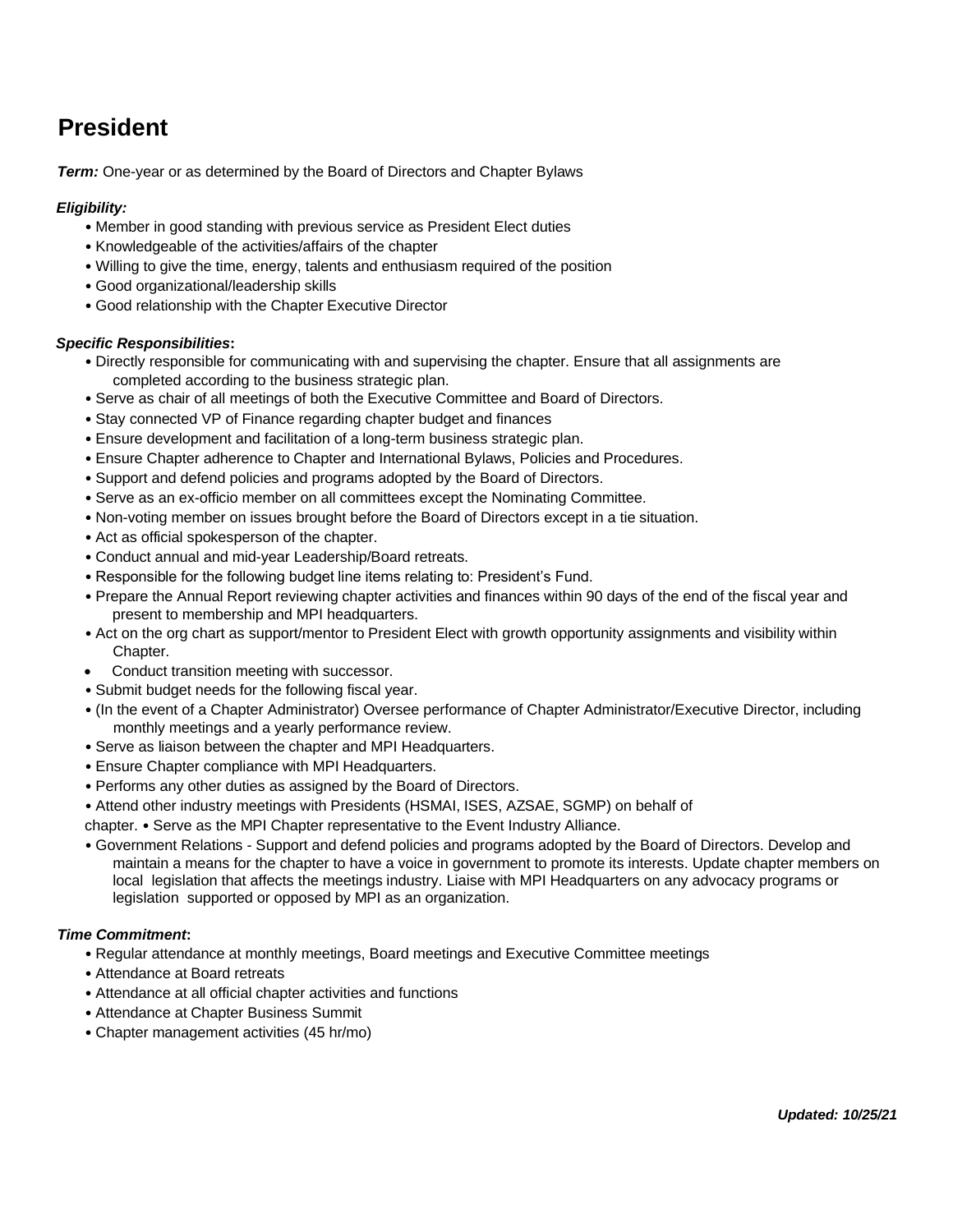# **President-Elect**

*Term:* One-year or as determined by the Board of Directors and Chapter Bylaws

## *Eligibility:*

- Member in good standing with previous service in a (preferably VP) Board position
- Knowledgeable of the activities/affairs of the chapter
- Willing to give the time, energy, talents and enthusiasm required of the position
- Good organizational and leadership skills

## *Specific Responsibilities***:**

- Serve as direct support to the Chapter President.
- In the absence of the President, perform the duties of the President with the powers of and subject to all the restrictions upon the President.
- Keep knowledgeable about chapter activities in order to take over for or represent the

President. • Serve as voting member of Board of Directors & Executive Committee.

- Serve on the Nominating Committee to develop a slate of qualified board members for the following year. (Non Voting Member)
- Develop and implement a leadership succession/mentoring program.
- Provide for mentoring of members and students.
- Ensure the chapter adheres to minimum chapter standards as prescribed by MPI.
- Act as coach, advisor and counselor to board members and committees.
- Attend monthly board meetings, executive committee meetings, chapter events and committee

meetings. • Report on the strategies, successes and challenges of assigned committees to Board.

- Support and defend policies and programs adopted by the Board of Directors.
- Submit agenda items for Board of Directors meetings in advance of meetings.
- Conduct transition meeting with successor.
- Establish and facilitate an orientation/training program for the incoming Board of Directors in the spring. This will be implemented at the board retreat as President.
- Responsible for ensuring the fiscal responsibility of the committee(s) to which position is assigned. Perform other duties that may be delegated by the President and/or the Board of Directors. • Responsible for overseeing all Vice Presidents in their job functions, with communication to the President with updates and issues.
- Responsible for the chapter's member of the month awards & recognition program.

• Mentor VPs and fellow board members to enhance their visibility and presentation skills.

## *Reports to:* President

## *Time Commitment:*

• Regular attendance at monthly meetings, Board meetings and Executive Committee meetings • Attendance at Board retreats

- Attendance at all official chapter activities and functions
- Attendance at COCP (non voting) meetings held in conjunction with WEC
- Attendance at Chapter Business Summit
- All other related activities (30 hr/mo)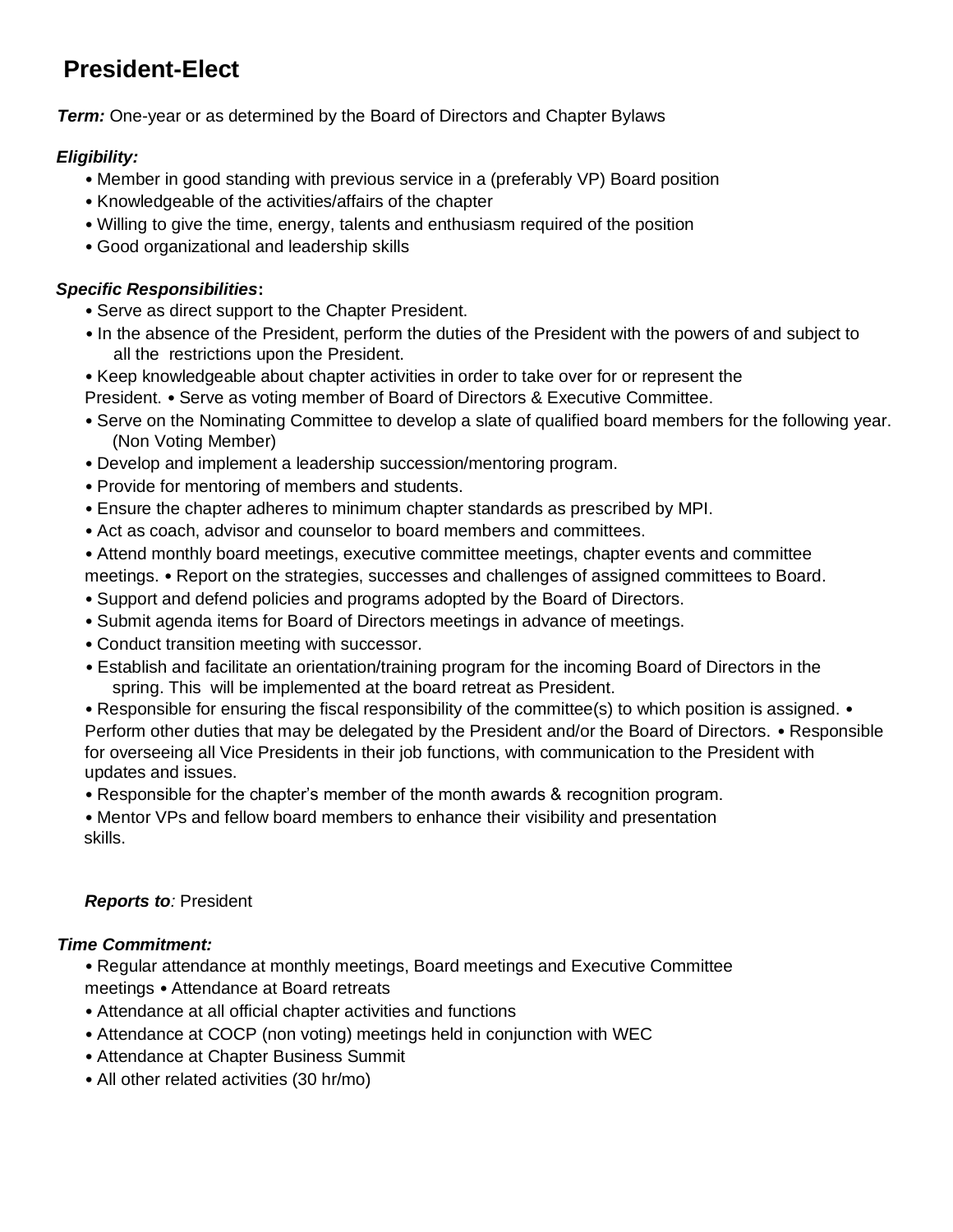## **Immediate Past President**

*Term:* One-year or as determined by the Board of Directors and Chapter Bylaws

## *Eligibility:*

- Member in good standing
- Completion of previous year's term as President
- Good organizational and leadership skills

## *Specific Responsibilities:*

- Serve as voting member of Board of Directors and Executive Committee
- Chair the Nominating Committee, ensuring compliance with bylaws and policy, providing an open nominations & elections process, and ensuring compliance with MPI elections calendar requirements
- Chair Mentorship Program to connect current board members with past presidents, in an effort to provide support, continuity and information to/for the board
- Chair Scholarships Committee to facilitate the approved scholarships and oversee the process in awarding those scholarships to qualified members
- Chair Past Presidents Luncheon to make arrangements for past President's luncheon, in an effort to keep past presidents engaged, up to date with chapter information and maintain their continued involvement in the chapter
- Support and defend policies and programs adopted by the Board of Directors.
- Act as support/mentor to President
- Support leadership development. Act as coach, advisor and counselor to board members and committees. • Attend monthly board meetings, executive committee meetings, chapter events and committee meetings. • Submit agenda items for Board of Directors meetings in advance of meetings.
- Responsible for the following budget line items relating to: Nominating Committee, and MPI Foundation. Responsible for ensuring the fiscal responsibility of the committee(s) to which position is assigned. • Assemble materials necessary for International Chapter Awards and ensure timely entry of complete application form and support materials.
- Conduct transition meeting with successor.
- Perform other duties that may be delegated by the President and/or Board of

## Directors. *Reports to:* President

## *Time Commitment:*

- Regular attendance at monthly meetings, Board meetings and Executive Committee meetings • Attendance at Board retreats
- Attendance at all official chapter activities and functions
- Related committee activities (8-12 hr/mo)

*Updated: 10/25/21*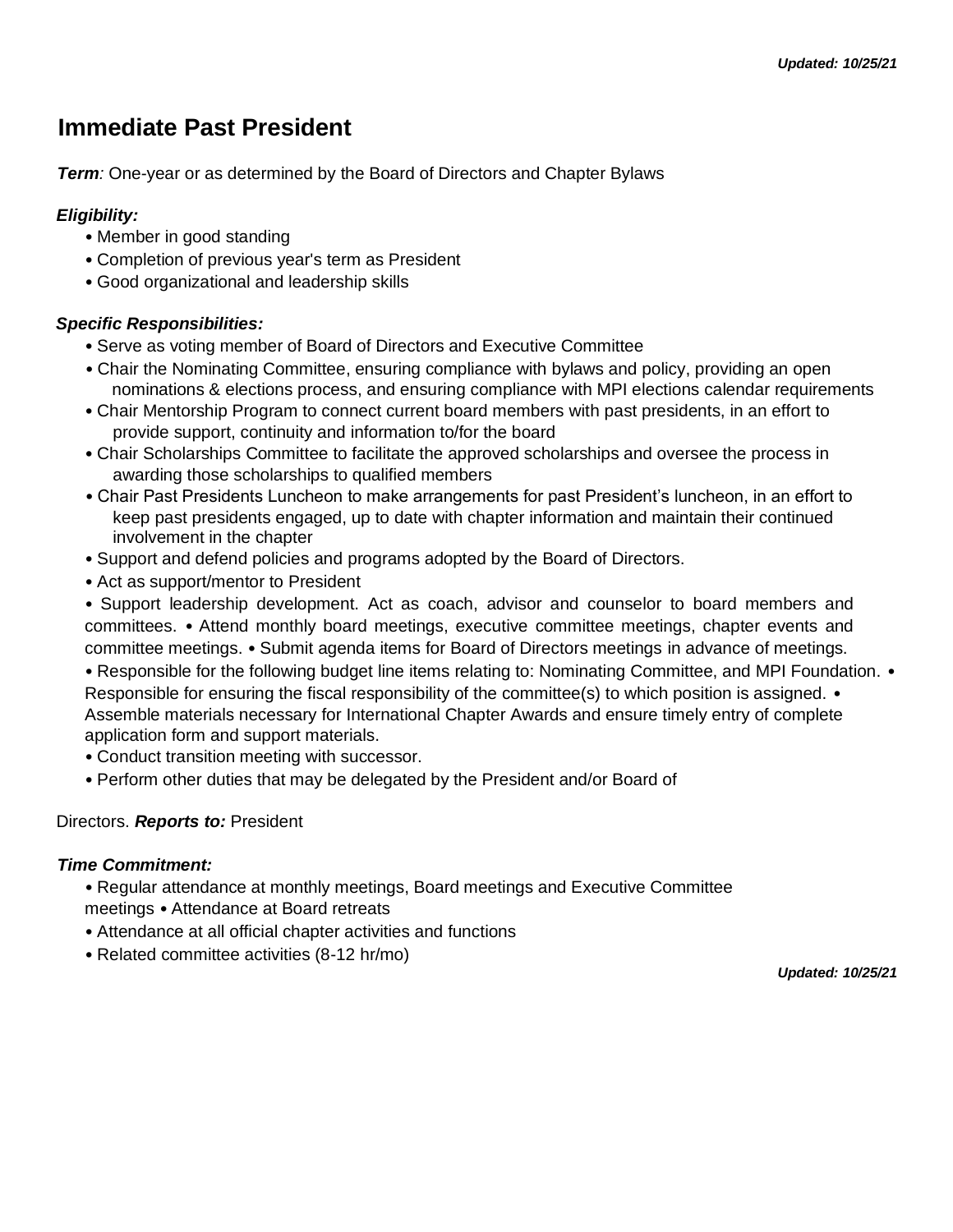# **V.P. of Finance**

## Category: Finance

*Term:* One-year or as determined by the Board of Directors and Chapter Bylaws

## *Eligibility:*

- Member in good standing
- Previous service on Board of Directors, preferably in a financial capacity
- Willing to give the time, energy, talents and enthusiasm required of the position
- Good organizational and leadership skill

## *Responsibilities*

- Serve as voting member of Board of Directors and Executive Committee.
- Chair the Budget & Finance Committee.
- Attend monthly board meetings, executive committee meetings, chapter events and committee meetings. • Report on the strategies, successes and challenges of assigned committees to Board
- Act as coach, advisor and counselor to assigned committees
- Support and defend policies and programs adopted by the Board of Directors
- Submit agenda items for Board of Directors meetings in advance of meetings
- Responsible for the following budget line items relating to: Special Events, (Buy MPI Trade Show, Golf Tournament and Holiday Party). Strategic Alliances, Sponsorships, and Investments & Reserves • Responsible for ensuring the fiscal responsibility of the committee(s) to which position is assigned. • Conduct transition meeting with successor.

• Perform other duties that may be delegated by the President and/or Board.

## *Specific Responsibilities*

- Investments & Reserves CDs, mutual funds, prudent reserve
- Prepare annual operating budget and ensure compliance once approved by the Board.
- Present up-to-date financial statements at each Board of Directors meeting.
- Research current funding, partnership and investment trends and topics pertinent to the chapter and report findings to Board of Directors.
- In conjunction with the ED -Ensure investment allocation is in compliance with the approved Chapter Investment policy.
- Maintain a schedule of all investments held (listing investment type, purchase date, maturity, date, interest rate, cost and current market value) and present report to Board of Directors on a quarterly basis. • Ensure reserve fund is prudent compared to annual budget

## **Reports to**: President

- Regular attendance at monthly meetings, Board meetings and Executive Committee
- meetings
- Attendance at Board retreats
- Potential attendance at Chapter Business Summit, as directed by President
- Attendance at all official chapter activities and functions
- Maintenance of chapter financial records
- Committee activities (8 hr/mo)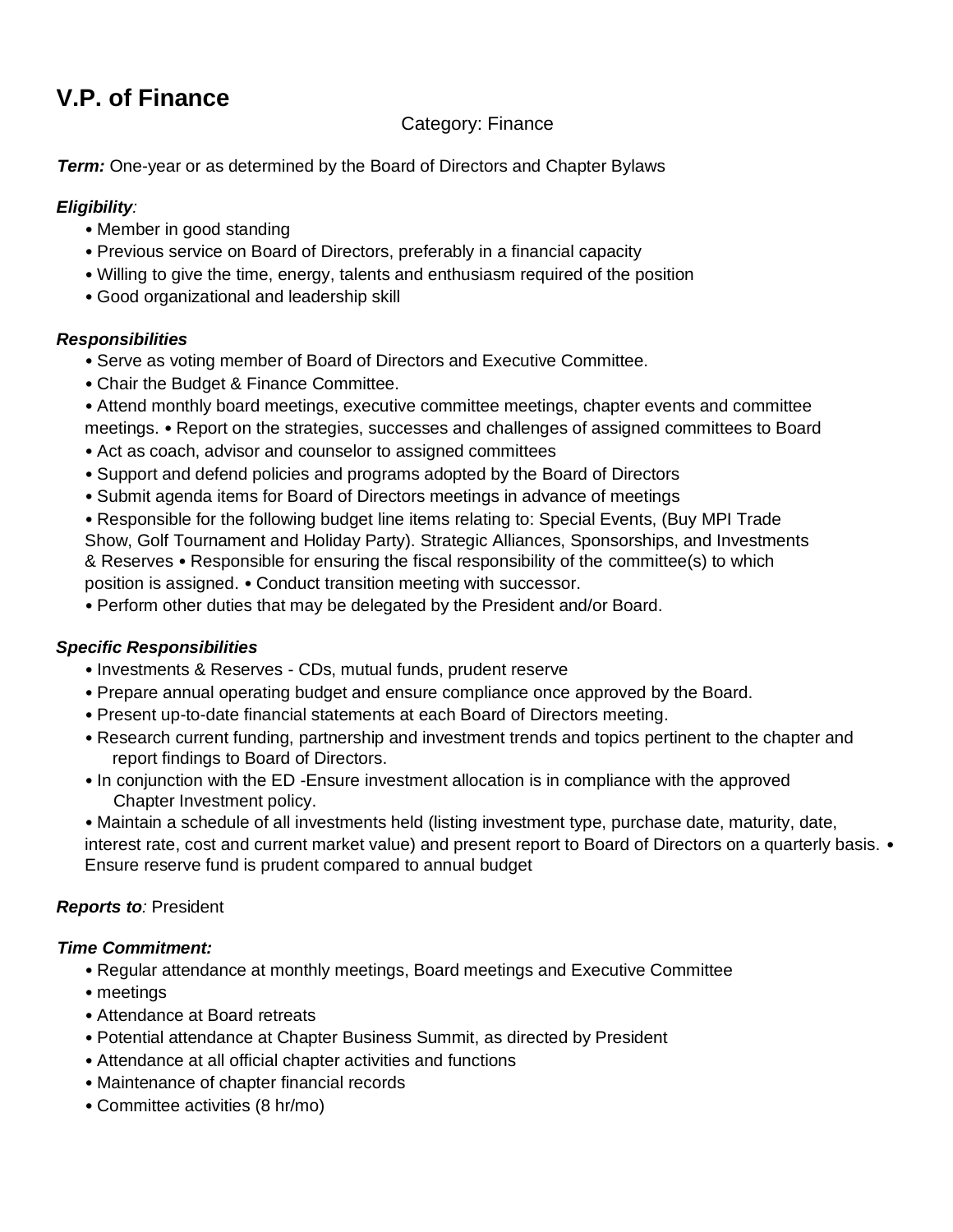## **Director of Special Events and Fundraising**

Category: Finance

*Term:* One-year or as determined by the Board of Directors and Chapter Bylaws

#### **Eligibility:**

- Member in good standing
- Willing to give the time, energy, talents and enthusiasm required of the position
- Good organizational and leadership skills

#### *Responsibilities:*

- Serve as voting member of Board of Directors.
- Attend monthly board meetings, chapter events and committee meetings.
- Address the strategies, successes and challenges of assigned committees to Board of Directors via a complete, concise monthly committee report for each committee
- Act as coach, advisor and counselor to assigned committees.

• Identify, recruit and train Committee Chair(s) for assigned committees with approval of Chapter President. • Submit agenda items requiring action or a Board vote for Board of Directors meetings in advance of meetings. • Responsible for the following budget line items relating to: Golf Tournament and Holiday Party and annual spring fundraiser.

- Ensure the fiscal responsibility by monitoring, meeting or exceeding budget goal of each event
- Support and defend policies and programs adopted by the Board of Directors.
- Create succession plan for each committee with current chapter committee leader and conduct transition meeting with successor.
- Perform other duties that may be delegated by the President and/or Board of Directors.
- Guide committee chair to develop agenda for special events, including golf tournament, annual spring fundraiser, and the holiday party.
- Monitor association and meetings industry trends to discover best practices in special events by other organizations. • Ensure promotion of special event efforts.
- Work with appropriate committee to develop and/or manage special events programs.
- Report on special event strategies to the Board of Directors.

#### *Reports to:* VP of Finance

#### *Time Commitment:*

- Regular attendance at monthly meetings and Board meetings
- Attendance at Board retreats
- Whenever possible, attend committee meetings
- Attendance at all official chapter activities and functions
- Potential attendance at Chapter Leadership Conference as backup to VP of Finance, as directed by

President • Committee activities (8 hr/mo)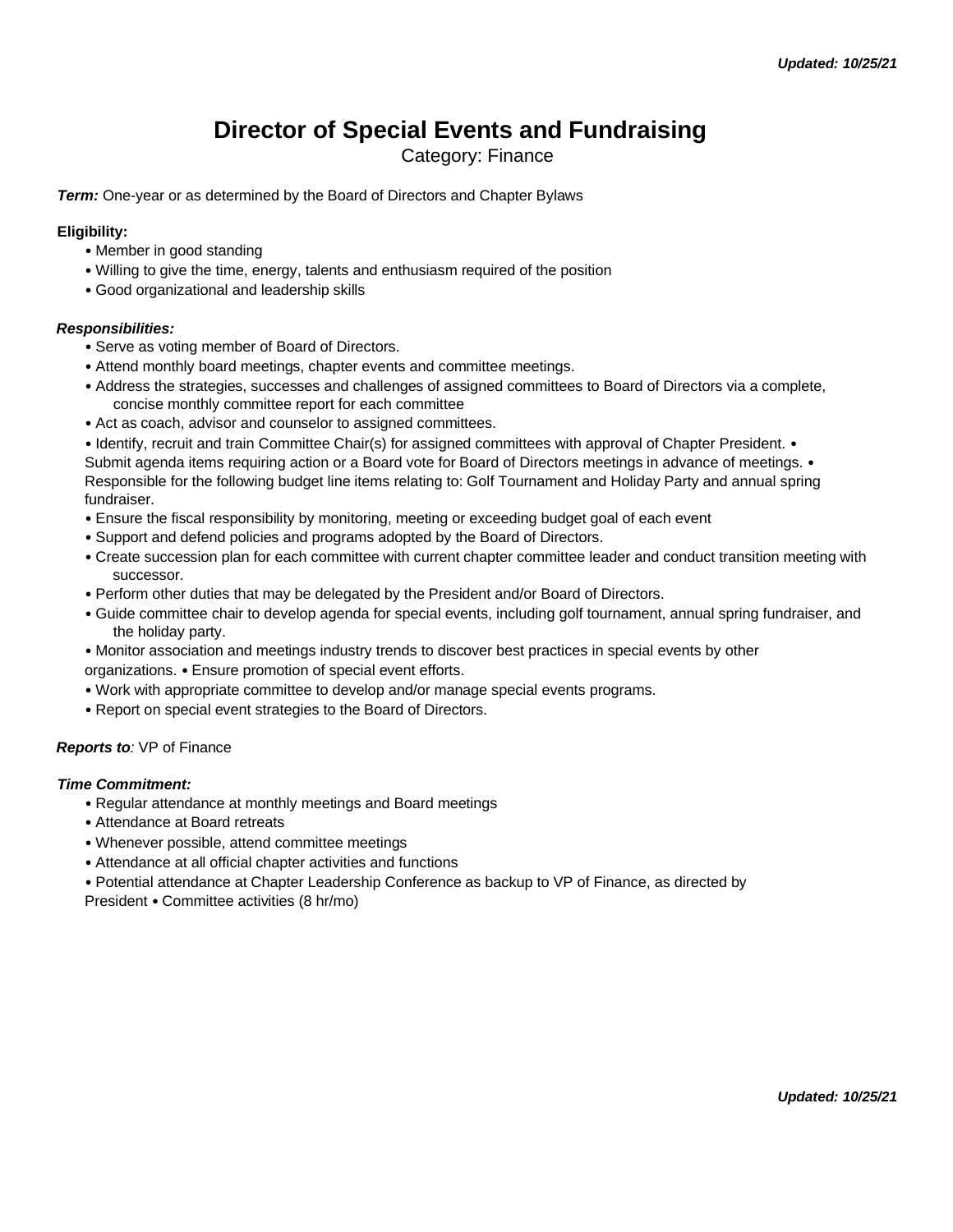# **Director of Strategic Alliances**

## Category: Finance

*Term:* One-year or as determined by the Board of Directors and Chapter Bylaws

## *Eligibility:*

- Member in good standing
- Willing to give the time, energy, talents and enthusiasm required of the position
- Good organizational and leadership skills

## *Responsibilities:*

- Serve as voting member of Board of Directors.
- Attend monthly board meetings, chapter events and committee meetings.
- Act as coach, advisor and counselor to assigned committees.
- Identify, recruit and train Sponsorship Committee Chair for assigned committees with approval of Chapter President.

• Insure Sponsorship Committee report submitted to Board of Directors prior to monthly board meetings. • Responsible for the following budget line items relating to: Sponsorship, including monthly program sponsorship and raffles.

- Support and defend policies and programs adopted by the Board of Directors Conduct transition meeting with successor.
- Perform other duties that may be delegated by the President and/or Board of Directors.

## *Specific Responsibilities:*

- Develop strategies and partnerships for future with chapter needs.
- Ensure promotion and benefits received of sponsors.
- Monitor all donations to chapter for best utilization of entire organization

## *Reports to*: VP of Finance

- Regular attendance at monthly meetings and Board meetings
- Attendance at Board retreats
- Attendance at all official chapter activities and functions
- Potential attendance at Chapter Leadership Conference, as directed by President
- Committee activities (8 hr/mo)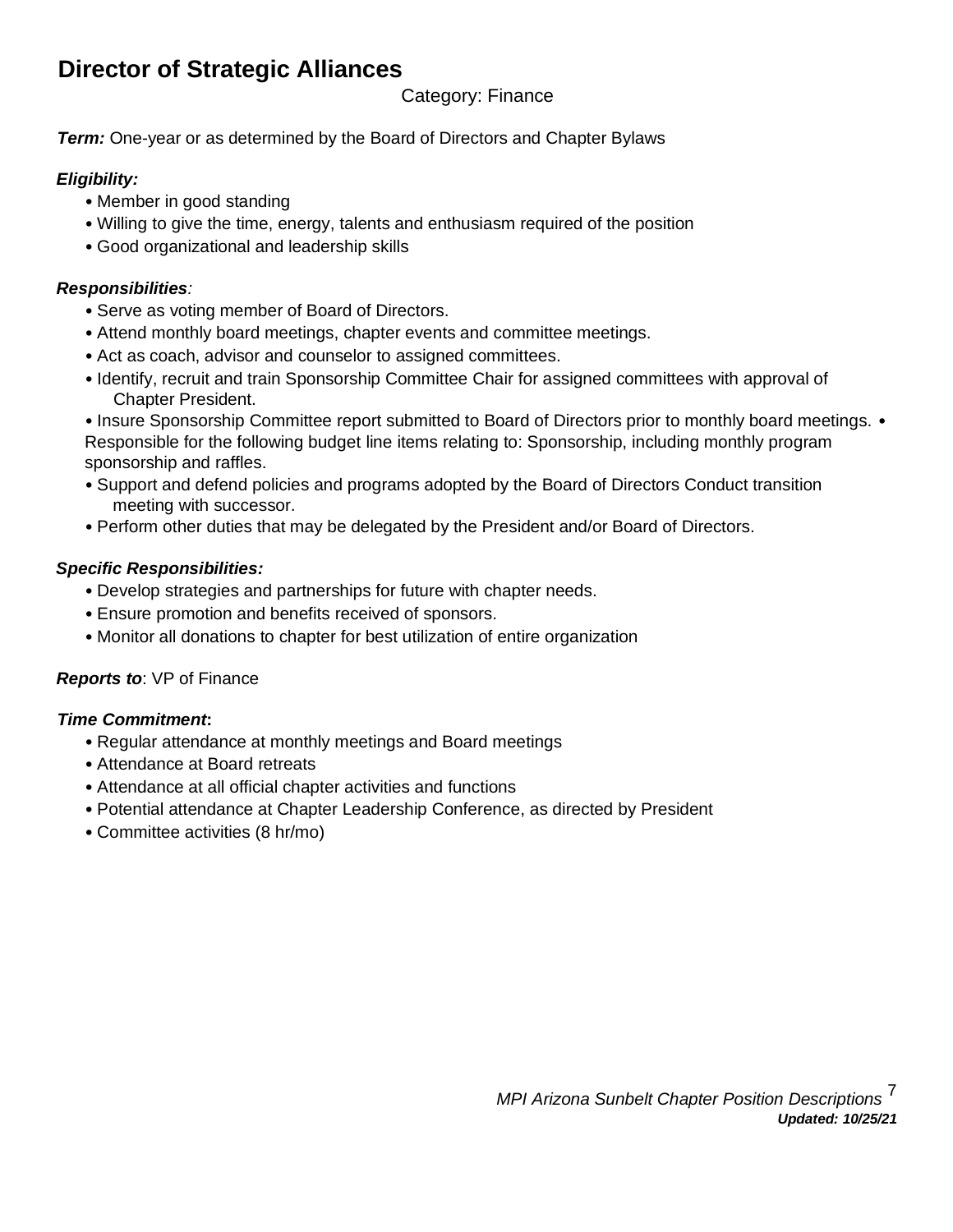# **V.P. of Education**

## Category: Education

### *Term:*

One-year or as determined by the Board of Directors and Chapter Bylaws

### *Eligibility:*

- Member in good standing
- Previous service on Board of Directors, preferably in an educational capacity
- Willing to give the time, energy, talents and enthusiasm required of the position
- Good organizational and leadership skills

### *General Responsibilities:*

- Serve as voting member of Board of Directors
- Member of Executive Committee
- Attend monthly board meetings, executive committee meetings, leadership retreats, chapter events and committee meetings
- Act as coach, advisor and counselor to committees within department, Director of Monthly Programs and Director of Special Education
- Submit agenda items for Board of Directors meetings in advance of meetings
- Report on the strategies, successes and challenges of assigned committees to Board of Directors
- Manage the following budget line items relating to: Monthly Programs, Special Education Projects to include: EduCon, Certification and Business Education Forum
- Ensure the fiscal responsibility of the committee(s) to which position is assigned
- Support and defend policies and programs adopted by the Board of Directors
- Conduct transition meeting with successor
- Work with Director of Monthly Programs and Director of Special Education to mentor successors
- Perform other duties that may be delegated by the President and/or Board of Directors
- Frequently communicate with Director of Monthly Programs and Director of Special Education to ensure progress of chapter committee goals

## *Specific Responsibilities:*

- Manage and supervise chapter educational efforts, including:
	- Monthly Programs
	- Special Educational Projects EduCon, Business Education Forum and Certification
- Collaborate with Education Directors on the development and maintenance of the 18-month education plan in accordance with chapter strategies and MPI standards, and present this plan to the BOD for approval
- Review, update and submit annual budgets for committees within Education Department to the VP of Finance.
- Communicate strategic issues relating to professional development to Board of Directors
- Research current education trends and topics pertinent to the meetings industry and report findings to Board of Directors.
- Approve all bills of the committees within the Education category and forward appropriate paperwork to the VP of Finance.
- Work with Director of Monthly Programs to identify education topics for the following year
- Participate in conference calls coordinated by MPI for VP of Education positions
- Update business plan monthly to the Executive Director
- Review and update policy manual job descriptions for Board of Director positions and Committee Chairs in the Education Department, VP of Education.

#### *Reports to:* President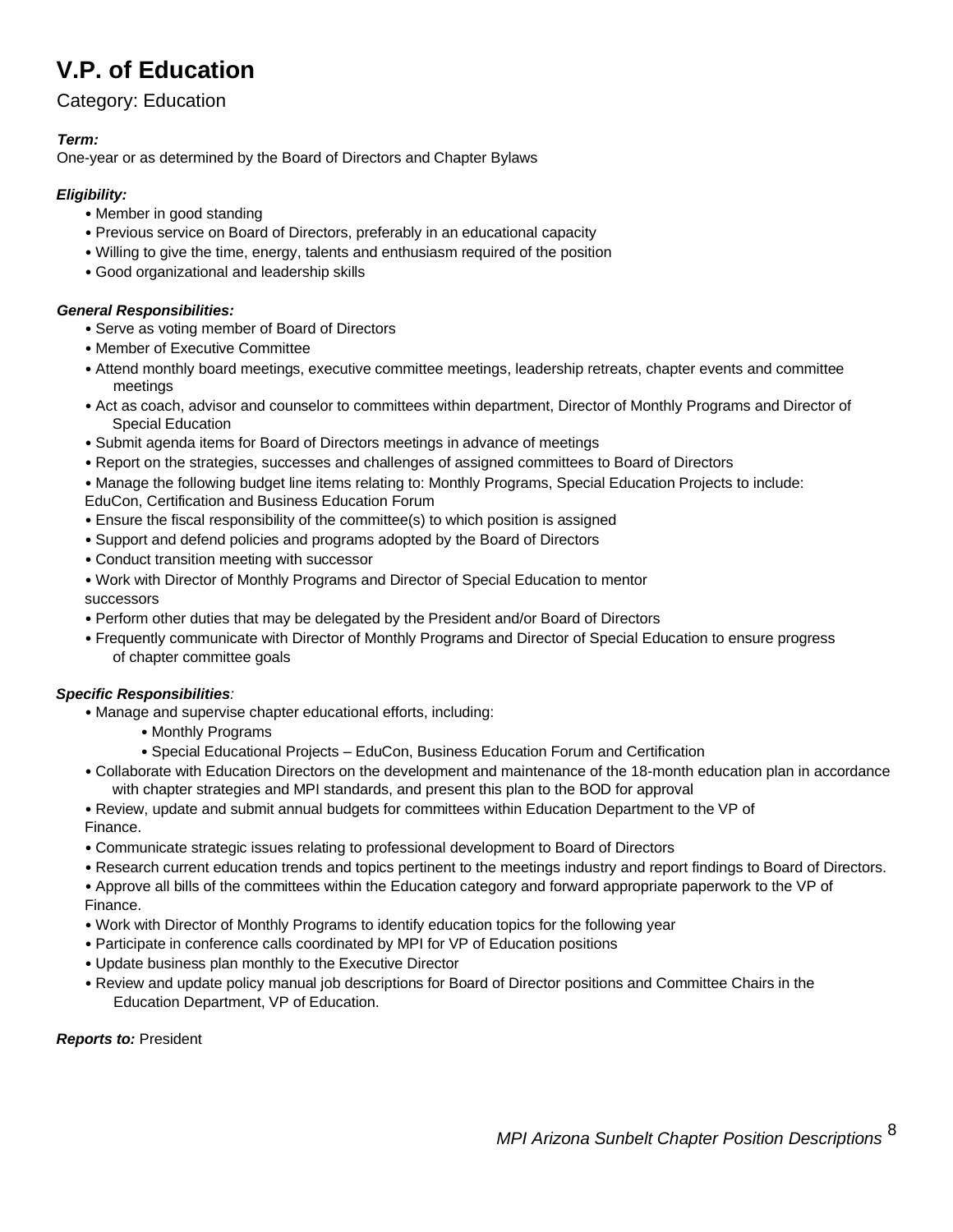#### *Time Commitment:*

• Regular attendance at monthly meetings, board meetings and executive committee meetings

- Attendance at Board retreats
- Attendance at all official chapter activities and functions
- Attendance at Chapter Business Summit as directed by President
- Committee activities (20 hr/mo)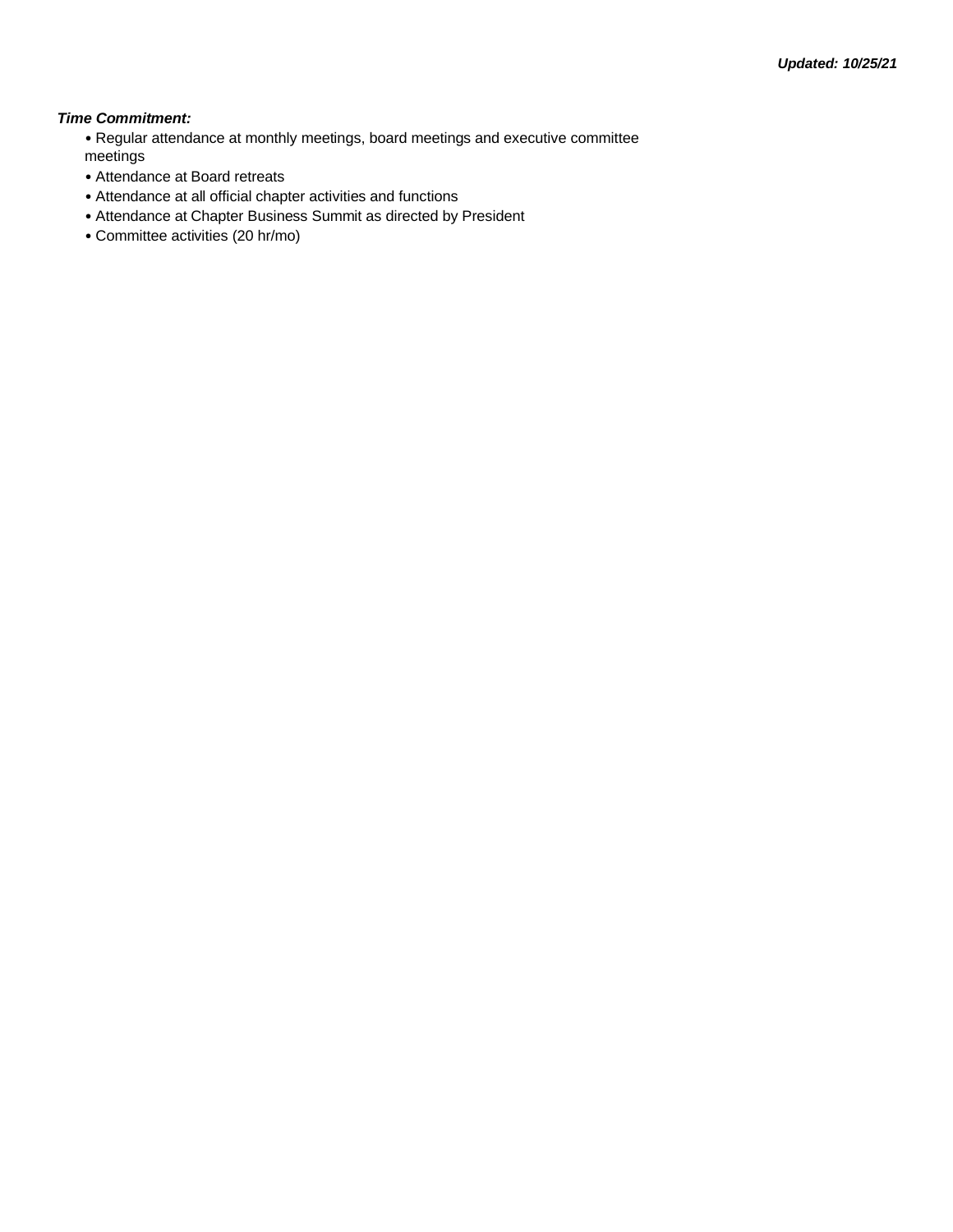# **Director of Special Educational Projects**

Category: Education

*Term:* One-year or as determined by the Board of Directors and Chapter Bylaws

## *Eligibility:*

- Member in good standing
- Willing to give the time, energy, talents and enthusiasm required of the position
- Good organizational and leadership skills

### *General Responsibilities:*

- Serve as voting member of Board of Directors
- Attend monthly board meetings, chapter events and committee meetings
- Act as coach, advisor and counselor to assigned committees
- Submit agenda items for Board of Directors meetings in advance of meetings
- Report on the strategies, successes and challenges of assigned committees to Board of Directors
- Identify, recruit and train Committee Chair(s) for assigned committees with approval of Chapter President

• Manage the following budget line items relating to: EduCon, Business Owners Forum and Certification **Committee** 

- Ensure the fiscal responsibility of the committee(s) to which position is assigned
- Support and defend policies and programs adopted by the Board of Directors

• Perform other duties that may be delegated by the President, VP of Education and/or Board of **Directors** 

- Work with Executive Director to ensure Clock Hours at chapter educational programs are approved
- Assist all committees as needed, to facilitate the production of their events in a timely manner
- Conduct a transition meeting with successor along with VP of Education
- Work with VP of Education to mentor potential successor for Director of Special Education
- Monthly communication with VP of Education to provide update regarding committees under Special Education on progress, success, concerns or challenges
- Frequently communicate with VP of Education to ensure progress of chapter committee goals
- Participate in quarterly conference calls for special education committees and overall education
- Provide a condensed report for each committee (EduCon, Business Education Forum and Certification) to VP of Education by deadline for Team Status Report (TSR)/business plan

## *Specific Responsibilities:*

Certification (CMPU) Committee

- Oversee the development and implementation of one-two CMP study group programs to coincide with CMP examination dates
- Ensure promotion of certification opportunities, deadline dates, exam information and certification process for both CMP and CMM
- Oversee the development and implementation of certification mentor program and recruitment of current certified members to serve as mentors
- Align Certification Committee and programs with vision of International Global Training Programs
- Work with the committee chair to review and update the designated area of the website throughout the year
- Work closely with the Committee Chair/Co-Chairs to provide support as needed to assist them in providing a successful program and to ensure tasks are moving forward aligned with goals
- Work with current Chair/Co-Chairs to mentor potential successor to lead committee
- Ensure sponsorship and In-kind support is entered by each committee into the donation database system following each event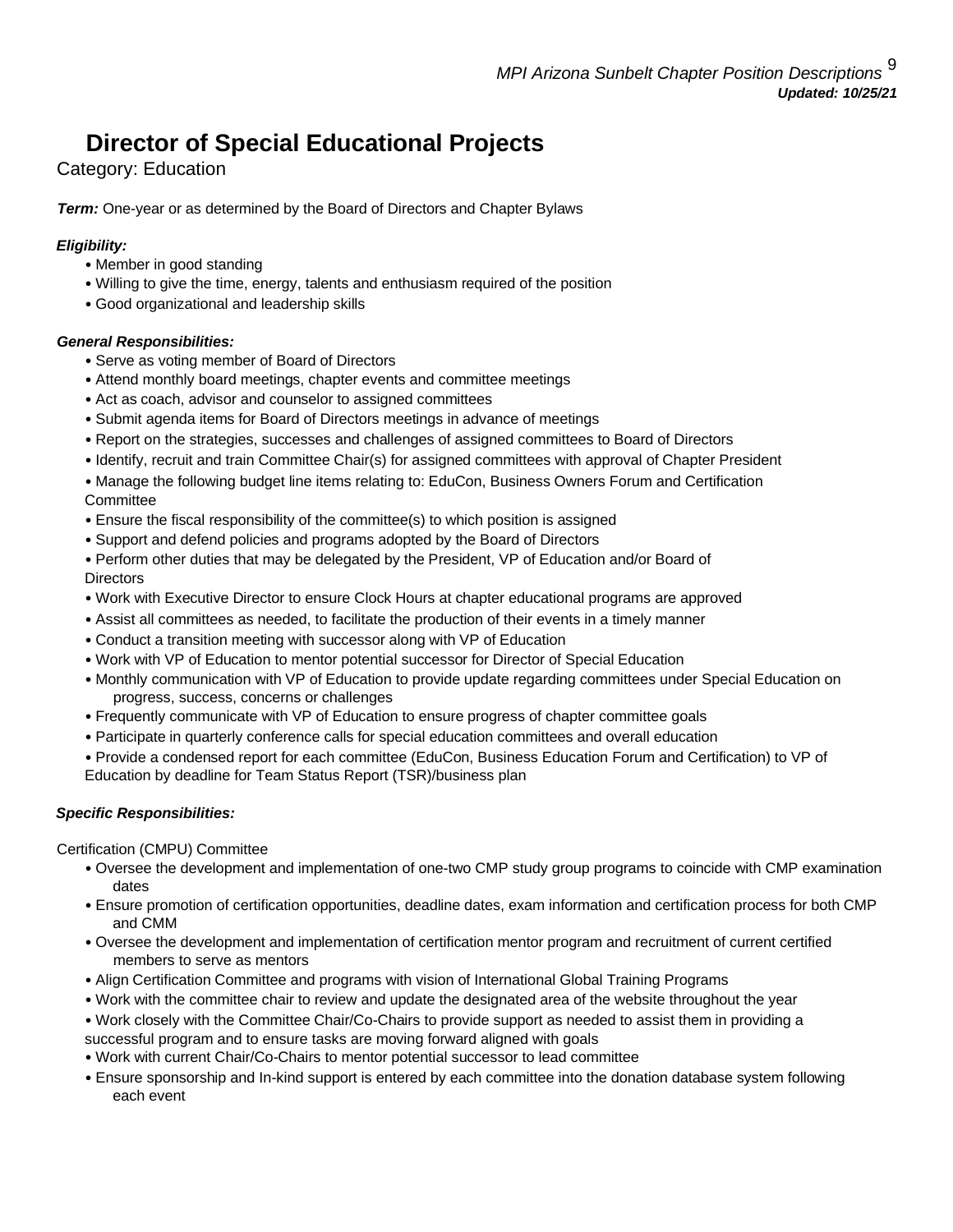Business Education Committee

- Work with committee chairs to review and update designated area of the website throughout the year
- Oversee the development and implementation of a minimum of two Business Owner Forums during the year
- Ensure promotion of the Business Owners Forum within the MPI AZ chapter for Business Owners only
- Work closely with the Committee Chair/Co-Chairs to provide support as needed to assist them in providing a successful program and to ensure tasks are moving forward aligned with goals
- Work with current Chair/Co-Chairs to mentor potential successor to lead committee
- Ensure sponsorship and In-kind support is entered by each committee into the donation database system following each event

#### EduCon Committee

- Work with committee chair to review and update designated area of the website throughout the year
- Oversee the development and implementation of the annual EduCon
- Ensure promotion of the EduCon within the chapter, International surrounding MPI Chapters and industry associations
- Work closely with the Committee Chair/Co-Chairs to provide support as needed to assist them in providing a successful program and to ensure tasks are moving forward aligned with goals
- Work with current Chair/Co-Chairs to mentor potential successor to lead committee
- Ensure sponsorship and In-kind support is entered by each committee into the donation database system following each event

• Ensure topics/speakers are not duplicated from Monthly Programs current and upcoming year's education plan • Work with the EduCon committee chair to ensure that RFP is sent out and location/dates will work with the overall MPI-AZ calendar.

#### *Reports to:* VP of Education

- Regular attendance at monthly meetings and Board meetings
- Attendance at Board retreats
- Attendance at all official chapter activities and functions
- Attendance at Chapter Leadership Training, as directed by President
- Attendance at committee meetings within Special Education area: Education Forum, Certification, Business Owners Forum
- Committee activities (15 hr/mo)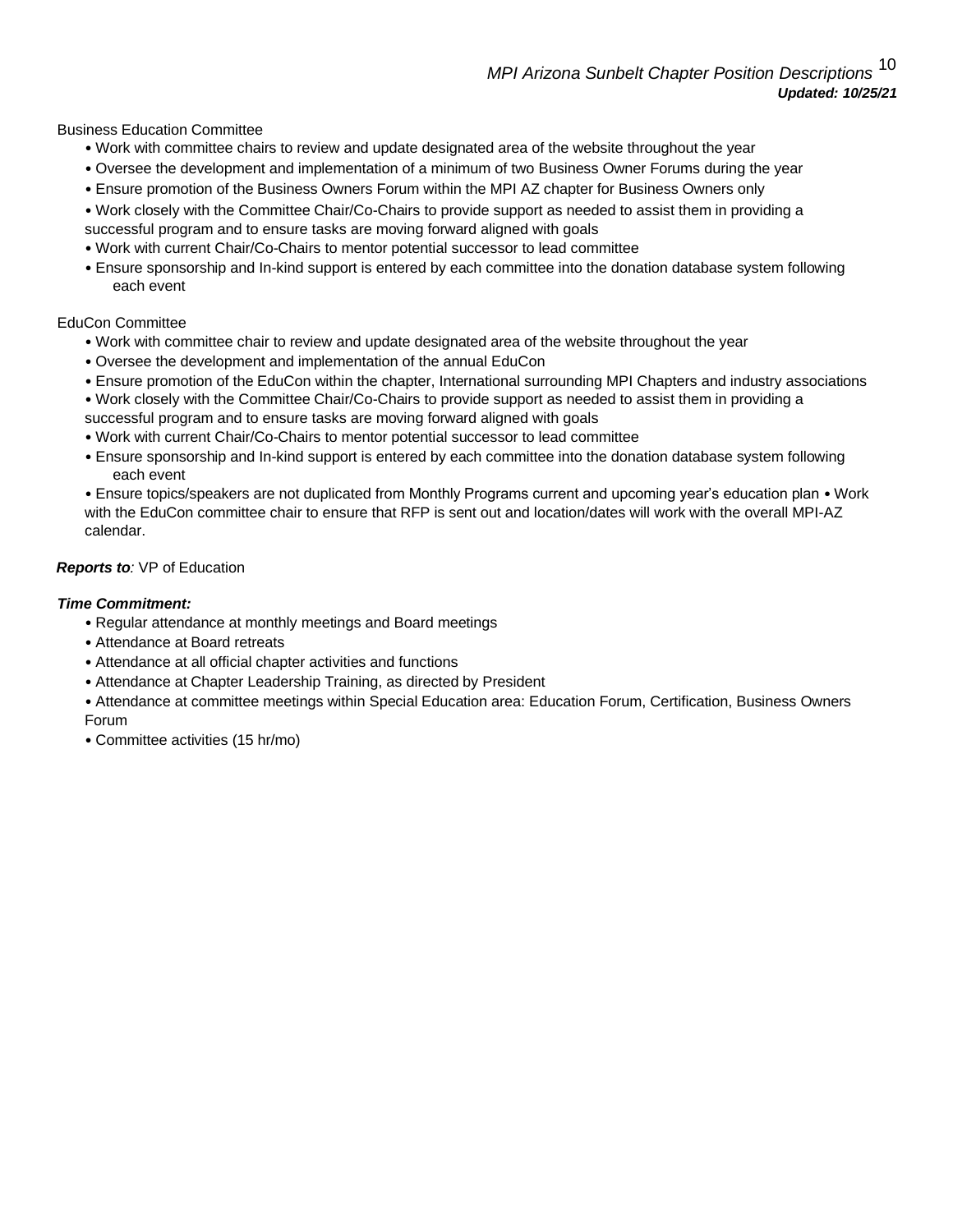# **Director of Monthly Programs**

## Category: Education

*Term:* One-year or as determined by the Board of Directors and Chapter Bylaws

### *Eligibility:*

- Member in good standing
- Willing to give the time, energy, talents and enthusiasm required of the position
- Good organizational and leadership skills

#### *General Responsibilities:*

- Serve as voting member of Board of Directors
- Attend monthly board meetings, chapter events, leadership retreats and committee meetings
- Act as coach, advisor and counselor to assigned committees
- Report on the strategies, successes and challenges of assigned committees to Board of Director
- Submit agenda items for Board of Directors meetings in advance of meetings
- Identify, recruit and train Committee Chair (s) for assigned committees with approval of Chapter President
- Manage the following budget line items relating to: Monthly Educational Programs
- Ensure the fiscal responsibility of the committee(s) to which position is assigned
- Support and defend policies and programs adopted by the Board of Directors
- Conduct transition meeting with successor
- Perform other duties that may be delegated by the President, VP of Education and/or Board of **Directors**
- Provide leadership guidance for Chair/Co-Chair of Monthly Education Programs
- Monthly communication with VP of Education to provide update regarding Monthly Programs progress, success, concerns or challenges
- Work with VP of Education, Committee/Co-Chairs, and education 18-month calendar to establish topics and speakers for the following year
- Oversee the committee (i.e. travel (arranged by speaker) airport transfers, speaker honorarium, general expenses)
- Frequently communicate with VP of Education to ensure progress of chapter committee goals
- Participate in quarterly conference calls coordinated by VP of Education

#### *Specific Responsibilities:*

• Develop, implement and manage an RFP process for all monthly educational programs (to include speakers and locations)

• Perform site inspection when possible, or delegate to co-chairs prior to making a decision to move to a contract for a program. Involve the board as needed. Ensure to collaborate with sponsorship team to align location with sponsors where applicable.

- Coordinate contracts with suppliers to support monthly programs: speakers, venue, floral, photographer, entertainment and any additional supplier required
- Facilitate and work closely with web team for registration process for monthly educational programs
- Develop, implement and manage a system of collecting and summarizing attendee evaluations; report summarized information to Board of Directors
- Work with Executive Director to ensure Clock Hours at chapter educational programs
- Assist all committees as needed, to facilitate the production of their events
- Conduct a transition meeting with successor along with VP of Education
- Provide committee report to VP of Education for Team Status Report (TSR)/Business Plan
- Work with VP of Education to mentor potential successor for Director of Monthly Programs
- Work with current Chair/Co-Chairs to mentor potential successor to lead committee
- Ensure Chair/Co-Chairs are on task for all deliverables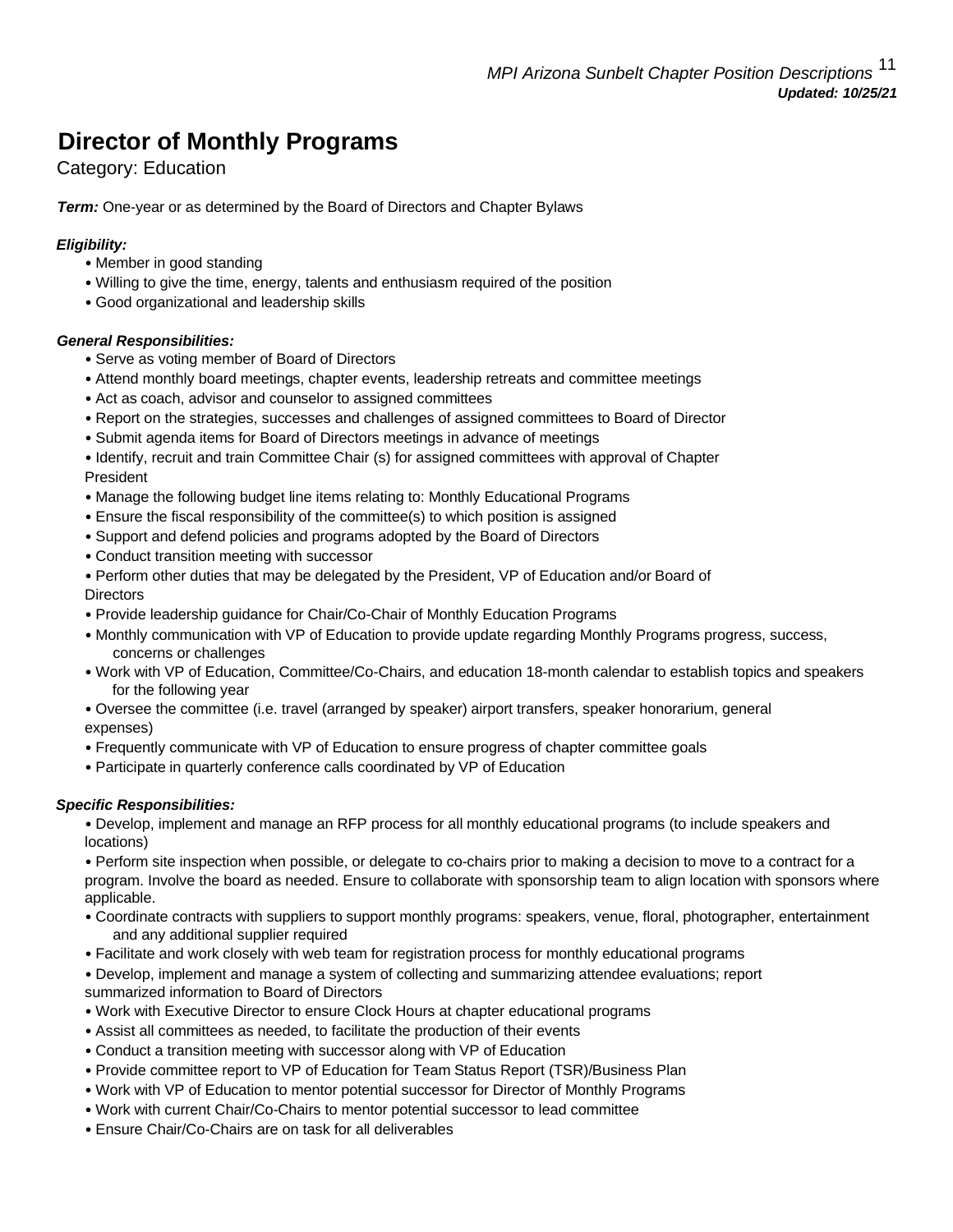• Schedule monthly education calls with committee

*MPI Arizona Sunbelt Chapter Position Descriptions* <sup>12</sup> *Updated: 10/25/21*

#### *Reports to:* VP of Education

- Regular attendance at monthly meetings and Board meetings • Attendance at Board retreats
- Attendance at all official chapter activities and functions
- Attendance at Chapter Leadership Training, as directed by President
- Attendance at Monthly Programs committee meetings
- Committee activities (20 hr/mo)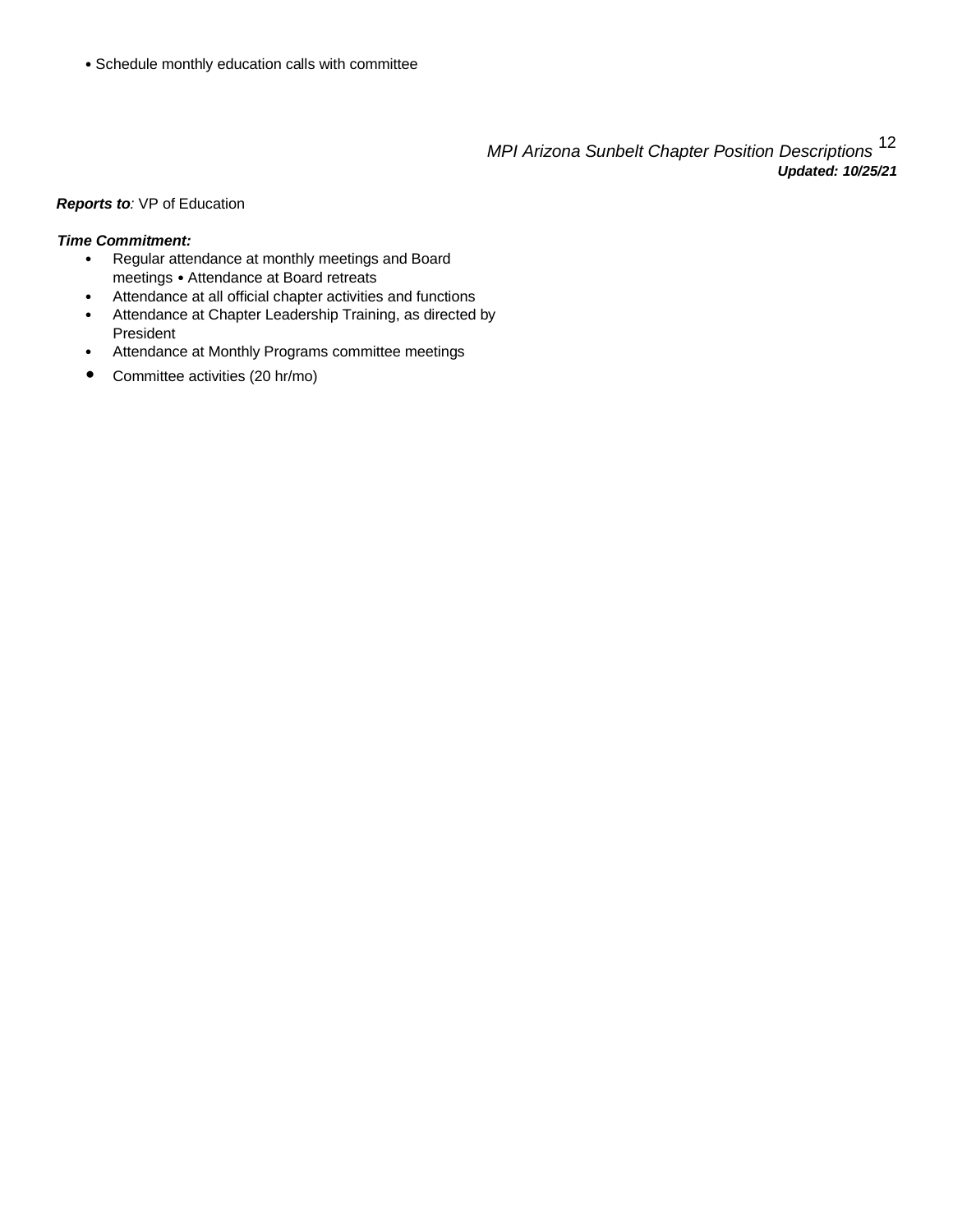# **V.P. of Membership**

Category: Membership

*Term:* One-year term or as determined by the Board of Directors and Chapter Bylaws

### *Eligibility:*

- Member in good standing
- Previous service on Board of Directors, preferably in a membership capacity
- Willing to give the time, energy, talents and enthusiasm required of the position
- Good organizational and leadership skills

### *General Responsibilities:*

- Serve as voting member of Board of Directors
- Member of Executive Committee
- Provide direction and leadership for the chapter's program to maintain and increase MPI

membership

- Work with staff to maintain a current roster of chapter members
- Attend monthly board meetings, executive committee meetings, chapter events and committee meetings
- Act as coach, advisor and counselor to assigned committees
- Submit agenda items for Board of Directors meetings in advance of meetings
- Report on the strategies, successes and challenges of assigned committees to Board of Directors
- Responsible for the following budget line items relating to: Membership Recruitment and Retention, Student Relations, and Host & Hospitality
- Responsible for ensuring the fiscal responsibility of the committee(s) to which position is

assigned

- Support and defend policies and programs adopted by the Board of Directors
- Conduct transition meeting with successor
- Perform other duties that may be delegated by the President and/or Board of Directors

#### *Specific Responsibilities:*

- Manage and supervise chapter membership efforts, including:
	- Recruitment member recruitment, membership 101
	- Member Care member retention, hospitality
- Communicate strategic issues relating to membership to Board of Directors
- Research current membership trends and topics pertinent to the meetings industry and report findings to Board of **Directors**
- Approve all bills of the committees within the Membership category and forward appropriate paperwork to the VP of Finance
- Maintain the membership business plan for corporate and the chapter

#### *Reports to:* President

- Regular attendance at monthly meetings, Board meetings and Executive Committee meetings
- Attendance at Board retreats
- Attendance at all official chapter activities and functions
- Potential attendance at Chapter Business Summit, as directed by President
- Committee activities (8 hr/mo)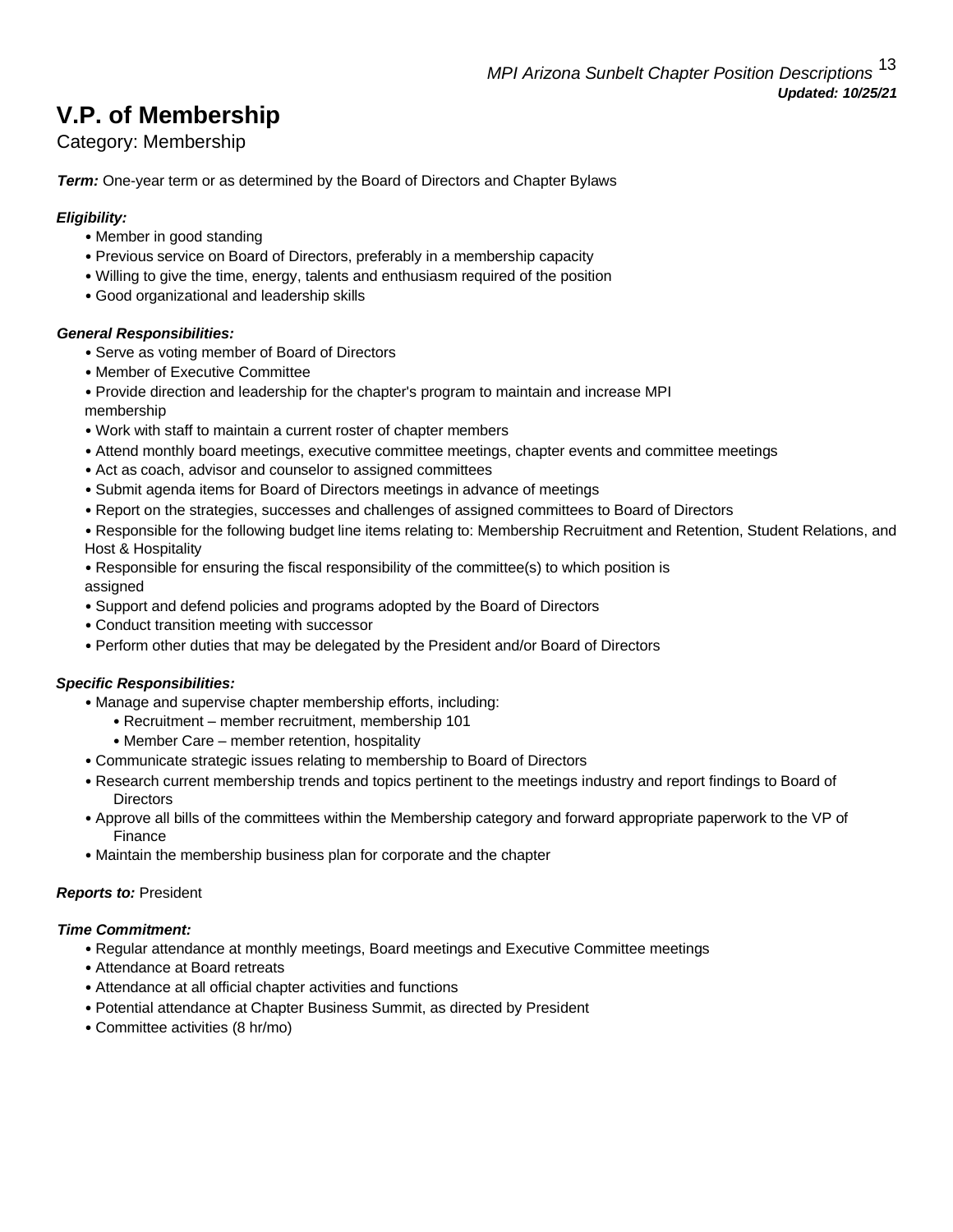# **Director of Membership**

## Category: Membership

*Term:* One-year term or as determined by the Board of Directors and Chapter Bylaws

### *Eligibility:*

- Member in good standing
- Willing to give the time, energy, talents and enthusiasm required of the position
- Good organizational and leadership skills

#### *General Responsibilities:*

- Serve as voting member of Board of Directors
- Attend monthly board meetings, chapter events and committee meetings
- Act as coach, advisor and counselor to assigned committees
- Submit agenda items for Board of Directors meetings in advance of meetings
- Identify, recruit and train Committee Chair(s) for assigned committees with approval of Chapter President
- Responsible for the following budget line items related to: Membership Recruitment and Retention
- Responsible for ensuring the fiscal responsibility of the committee(s) to which position is assigned
- Support and defend policies and programs adopted by the Board of Directors
- Conduct transition meeting with successor
- Perform other duties that may be delegated by the President and/or Board of Directors

#### *Specific Responsibilities:*

- Establish membership goal for the year, based on the strategic plan
- Develop and maintain an active and ongoing campaign to attain membership goal
- Welcome and orient new members (quarterly)
- Work closely with MPI to assure the timely and accurate processing of new member applications
- Submit articles to newsletter and website in support of recruitment activities
- Handle monthly "Ice Breaker" networking needs during monthly educational meeting
- Works with Executive Director to maintain complete and accurate records of the chapter's membership and reconcile reports monthly through MPI AMS (Association Management Software).
- Encourage member involvement in committees.
- Perform an annual chapter needs assessment survey.
- Show hospitality at chapter functions by welcoming attendees and making them feel welcome.
- Work with Committee(s) to expand each Volunteer's long-term involvement with chapter.

#### *Reports to:* VP of Membership

- Regular attendance at monthly meetings and Board meetings
- Attendance at Board retreats
- Attendance at all official chapter activities and functions
- Potential attendance at Chapter Leadership Conference, as directed by President
- Committee activities (10-12 hr/mo)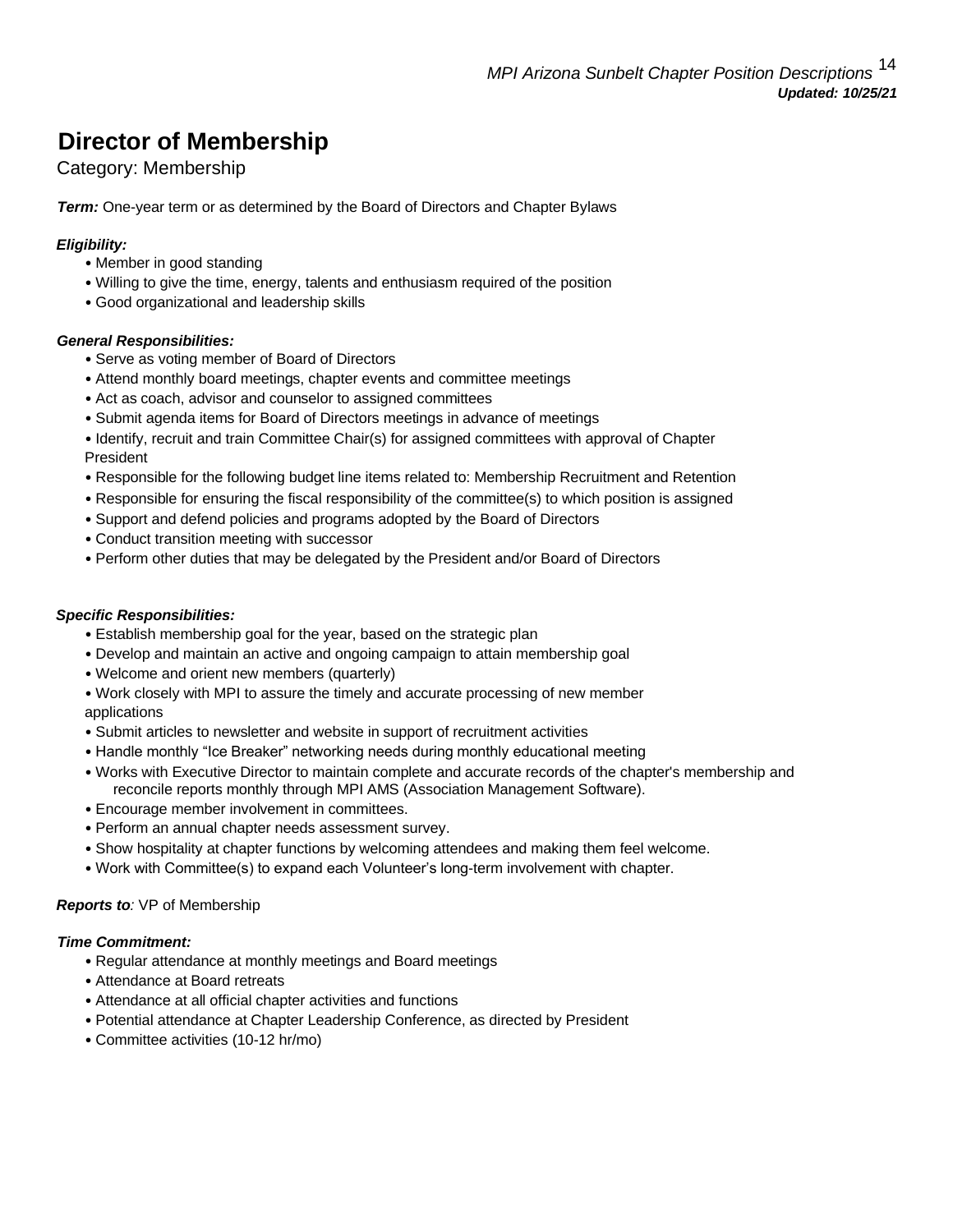# **V.P. of Communications**

## Category: Communications

*Term:* One-year term or as determined by the Board of Directors and Chapter Bylaws

### *Eligibility:*

- Member in good standing.
- Previous service as a Board of Director, preferably as a Director of Communications.
- Willing to give the time, energy, talents and enthusiasm required for the position.
- Good organizational and leadership skills.
- Member in good standing.
- Willing to learn CVENT, Hootsuite, Facebook, LinkedIn, Twitter, and be an expert on www.mpi.org/arizona for effective operational management, strategic planning, and contingency planning.
- General Knowledge of operations and communications management.
- Willing to perform director responsibilities if director position(s) are unfilled or volunteer support is lacking.

#### *Overall Responsibilities:*

- Ensure committees operate within chapter policies and procedures, and international bylaws.
- Serve as voting member of Board of Directors.
- Member of the Executive Committee.
- Attend monthly board meetings, chapter events, and department meetings.
- Act as coach, advisor and counselor to assigned directors and committees.
- Submit agenda items and business plan updates for Board of Directors meetings in advance of meetings.
- Report on strategies, successes and challenges of assigned committees to Board of Directors.
- Manage budget line items relating to PR/Marketing and Community Outreach areas to ensure fiscal responsibility.
- Support and defend policies and programs adopted by the Board of Directors.
- Conduct transition and training meetings with successor.
- Perform other duties that may be delegated by the Board of Directors or President.

#### *Specific Responsibilities:*

• Develop and implement an integrated strategic communications plan to advance MPI AZ's brand identity, broaden awareness of its programs and priorities; and increase the visibility of its programs across key stakeholder audiences. • Identify communication challenges and emerging issues faced by MPI AZ. Work with leadership team and volunteers to recognize internal and external communications opportunities and solutions and define and execute appropriate strategies to support them.

• Advise and support Communications as well as oversight of all committees: Marketing/eNewsletter, Social Media, Community Outreach and Website

• Ensure chapter programs, activities and accomplishments are highlighted on an international level by communicating with MPI Chapter Business Manager, MPI Public Relations, Communications, Technology, and Marketing Departments. • Communicate strategic initiative's relating to PR/Marketing and Information Technology to Board of Directors. • Research current Communications/Technology trends and topics pertinent to the meetings industry and report findings to Board of Directors.

- Fiscal oversight, final approvals, and financial recommendations for all committees and directors under the supervision of the VP of Communications.
- Perform other duties that may be delegated by the President and/or Board of Directors.
- Participate in chapter leadership retreats (currently April/November).

• Manage MPI communications' partnerships with *Phoenix Business Journal, Arizona Business Magazine MPI Supplement, Naylor Chapter Membership Directory, and other industry partners and/or publications that support chapter communications.*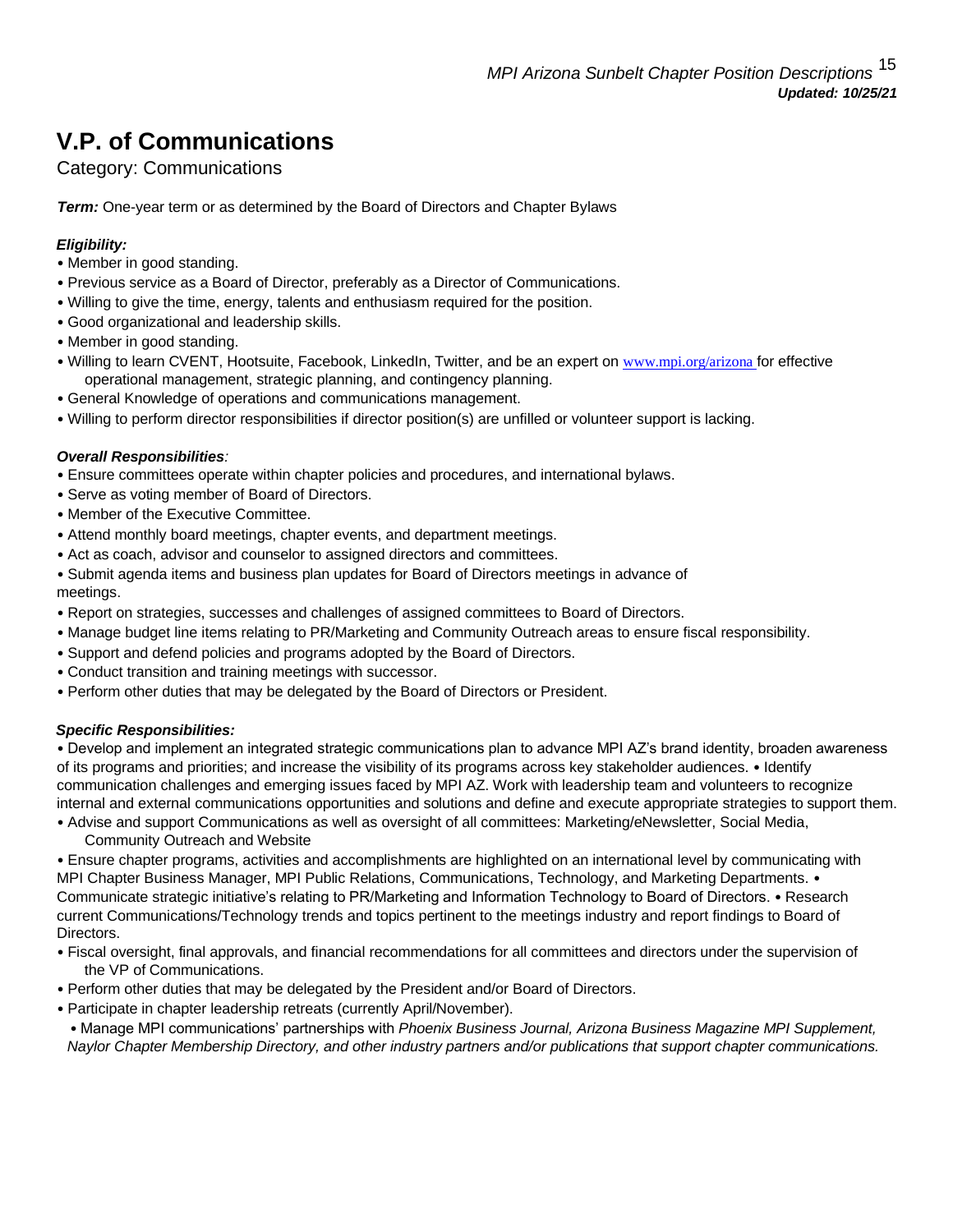#### **Reports to: President**

#### *Time Commitment:*

• Regular attendance at Executive Committee meetings, Board of Directors meetings, and Communications meetings.

- Attendance at Board retreats.
- Attendance at official chapter activities and functions.
- Possible attendance at MPI chapter leadership conference and/or WEC.
- Operational management, oversight and executive leadership of Communications' Directors and Committees (15+/- hrs. per week, depending on volunteer support).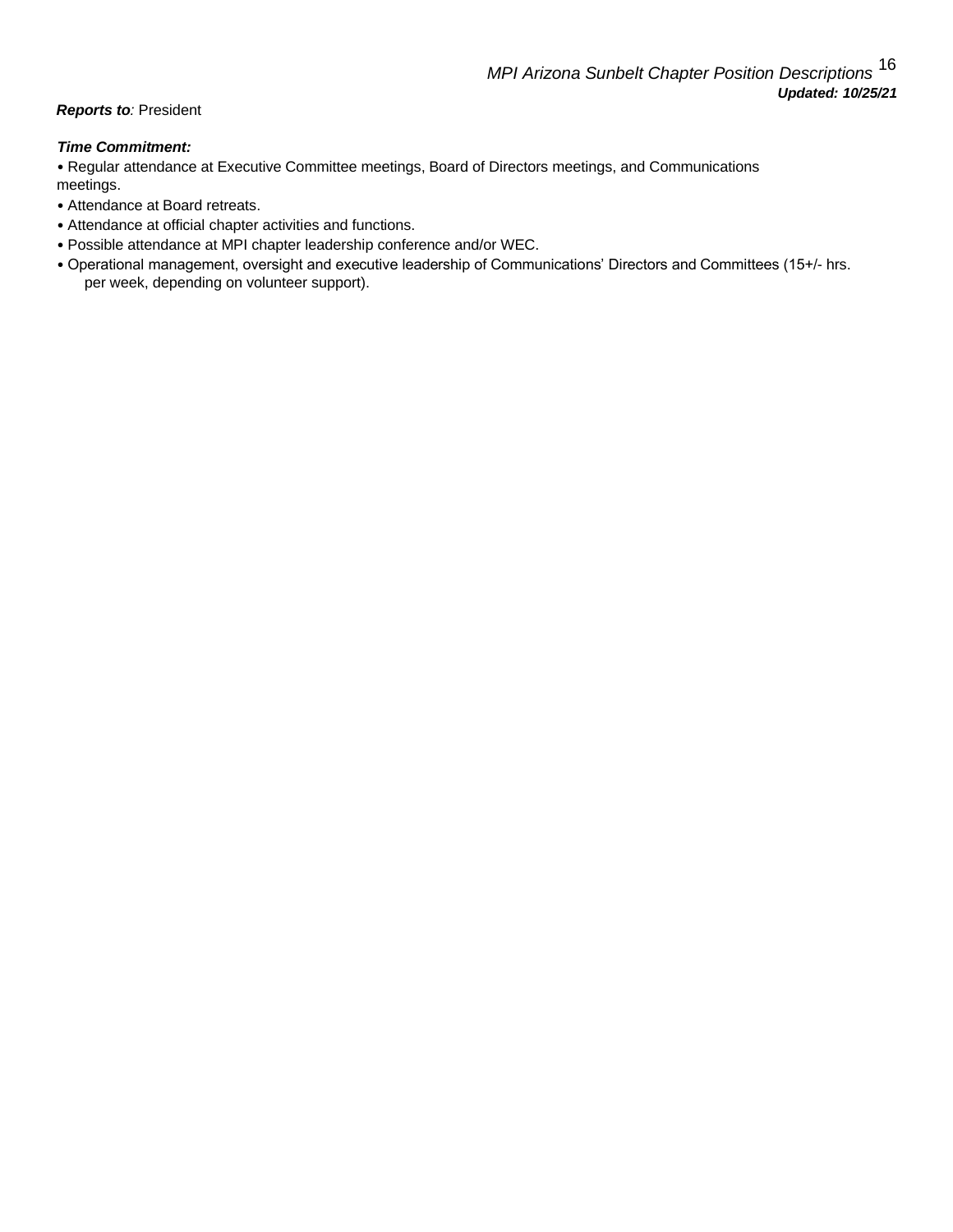# **Director Communications**

## Category: Communications

**Term:** One-year or as determined by the Board of Directors and Chapter Bylaws

## *Eligibility:*

- Member in good standing.
- Willing to give the time, energy, talents and enthusiasm required of the position.
- Good organizational and leadership skills.
- Manage chapter pages on, Facebook, LinkedIn, Instagram, Twitter, YouTube, Application Software and be an expert on [www.mpi.org/arizona](http://www.mpi.org/arizona)
- General knowledge of public relations and event marketing
- Willing to work with committee across MPI AZ to effectively promote and market events
- Willing to perform committee tasks/responsibilities if committee chair positions are unfilled or volunteer support is lacking.

### *General Responsibilities:*

- Ensure committees operate within chapter policies and procedures, and international bylaws.
- Serve as voting member of Board of Directors.
- Attend monthly board meetings, chapter events and department meetings.
- Act as coach, advisor and counselor to assigned committees.
- Identify, recruit and train Committee Chair(s) for assigned committees with approval of VP of Communications.
- Report on the strategies, successes and challenges of Website, annual member survey, and Application
- Technology.
- Submit agenda items for discussion or board vote.
- Manage budget line items relating to: Website, Social Media, newsletter & community outreach
- Ensure the fiscal responsibility of the committee(s) to which position is assigned, expenses incurred without advanced Board of Directors approval, are not reimbursable.
- Conduct transition and training meetings with successor.
- Perform other duties that may be delegated by the VP of Communications and/or Board of Directors.
- Generate new revenue sources for the chapter by means of web marketing, social media advertising, and technology sponsorships.
- Administer chapter annual membership survey (Dates TBD).

## *Specific Responsibilities:*

- Improve the operational systems, processes and policies which support MPI AZ's information technology specifically, support better committee reporting, information flow, management, distribution, chapter business processes, and organizational planning.
- Manage and increase the effectiveness and efficiency of Information Technology support services, specifically ensuring committees such as Website, and Social Media are performing their committee duties.
- Play a significant role in long-term planning, including an initiative geared toward technology excellence and a strong volunteer support system.
- Put technology vehicles in place to create momentum and awareness as well as to test the effectiveness of current technology activities.
- Manage the development, distribution, and maintenance of all electronic mediums, but not limited to, websites, surveys, eMarketing, contact management, Facebook, LinkedIn, Twitter, YouTube, Cvent, Instagram and www.mpi-az.org
	- Mentor and lead a team of volunteers who are capable of providing technology support services to the chapter.

#### *Reports to***:** VP of Communications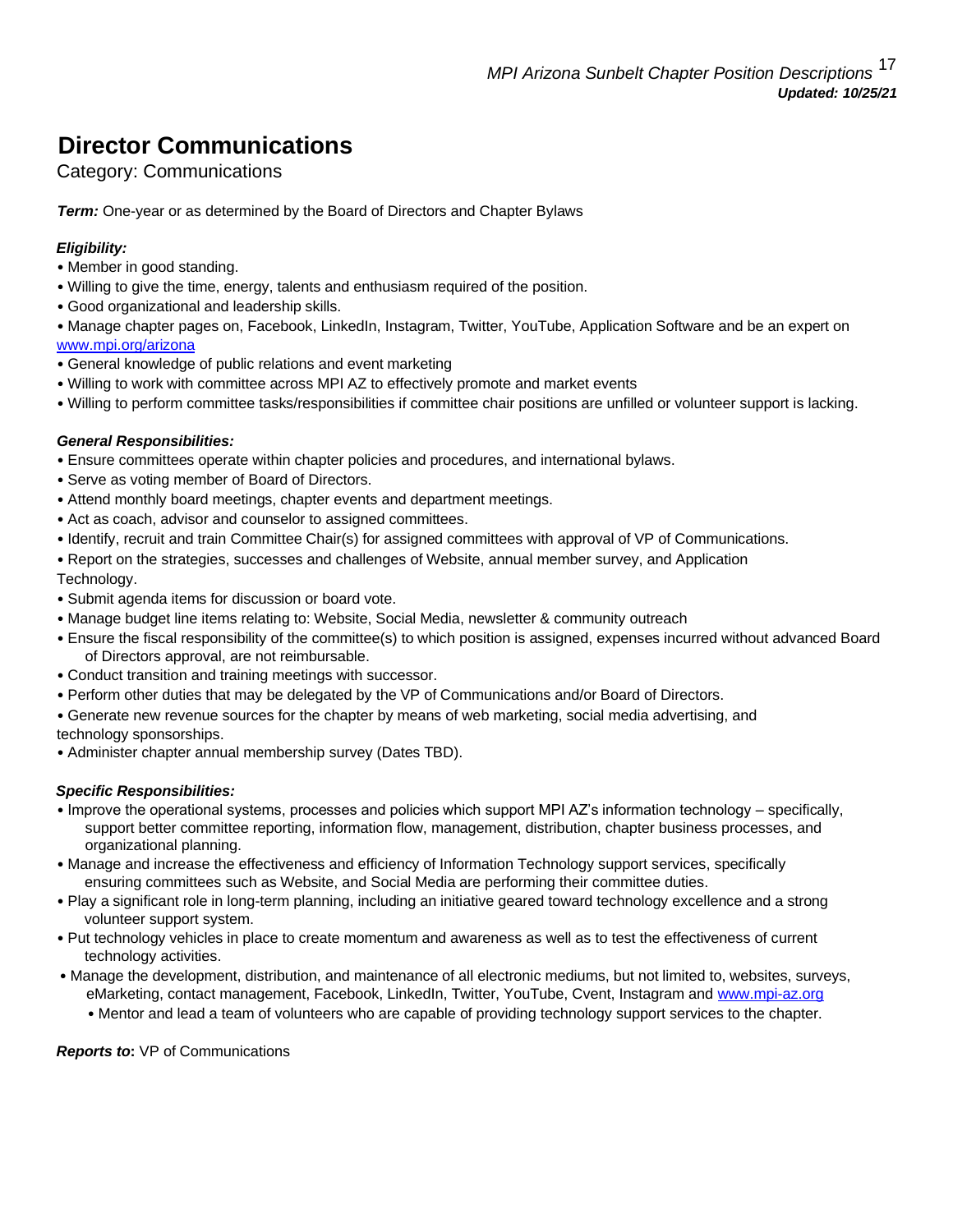- Regular attendance at Communications and Board meetings.
- Attendance at Board retreats.
- Attendance at official chapter activities and functions.
- Committee management and committee task support (10+/- hrs. per week, depending on volunteer support).